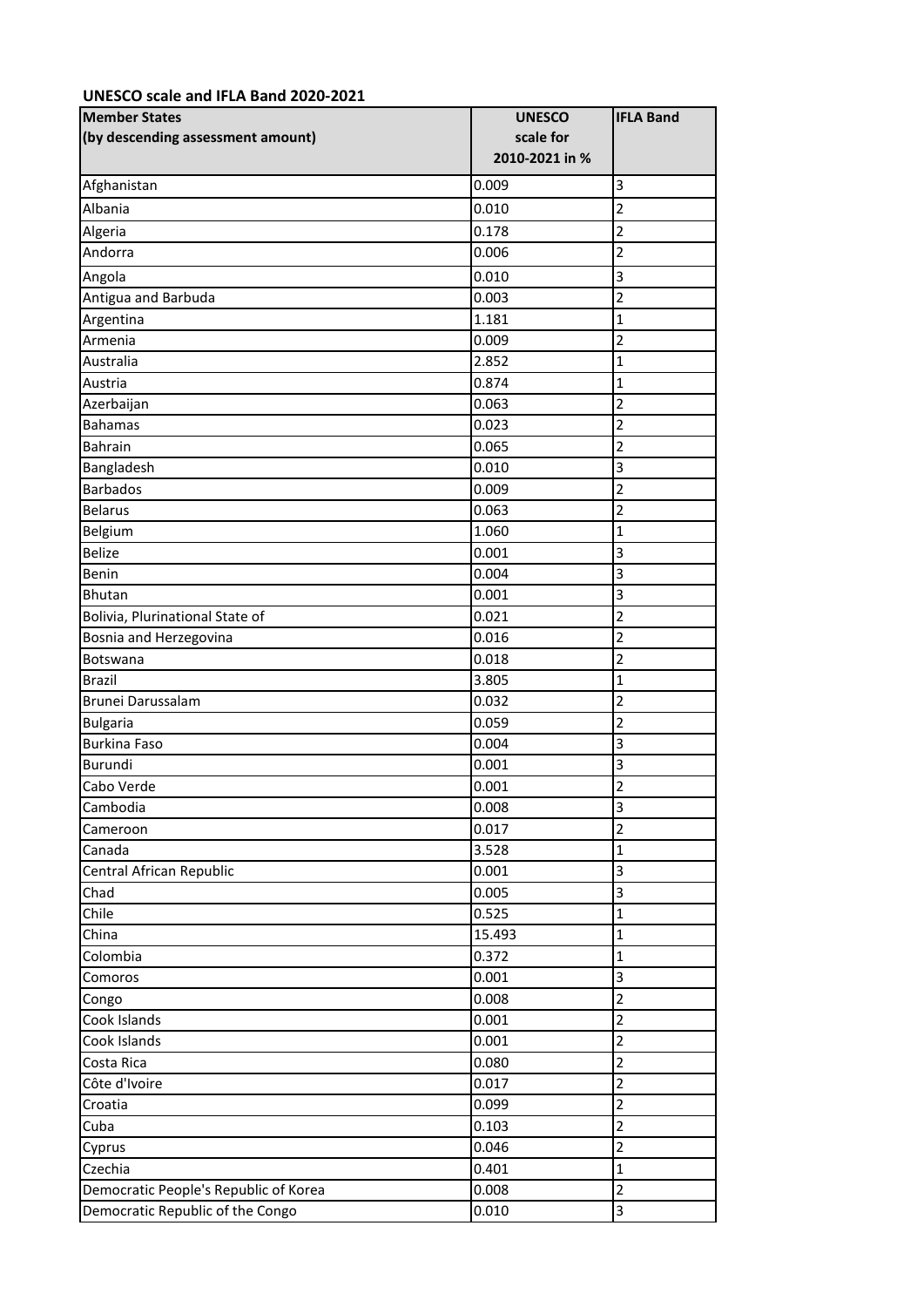| <b>Member States</b>              | <b>UNESCO</b>  | <b>IFLA Band</b>        |
|-----------------------------------|----------------|-------------------------|
| (by descending assessment amount) | scale for      |                         |
|                                   | 2010-2021 in % |                         |
| Denmark                           | 0.715          | $\mathbf{1}$            |
| Djibouti                          | 0.001          | 3                       |
| Dominica                          | 0.001          | $\overline{2}$          |
| Dominican Republic                | 0.068          | $\overline{2}$          |
| Ecuador                           | 0.103          | $\overline{2}$          |
| Egypt                             | 0.240          | $\overline{2}$          |
| El Salvador                       | 0.016          | $\overline{2}$          |
| <b>Equatorial Guinea</b>          | 0.021          | $\overline{2}$          |
| Eritrea                           | 0.001          | 3                       |
| Estonia                           | 0.050          | $\overline{c}$          |
| Eswatini                          | 0.003          | $\overline{2}$          |
| Ethiopia                          | 0.010          | 3                       |
| Fiji                              | 0.004          | $\overline{2}$          |
| Finland                           | 0.543          | $\mathbf 1$             |
| France                            | 5.713          | $\mathbf{1}$            |
| Gabon                             | 0.019          | $\overline{2}$          |
| Gambia                            | 0.001          | $\overline{\mathbf{3}}$ |
| Georgia                           | 0.010          | $\overline{2}$          |
| Germany                           | 7.860          | $\mathbf{1}$            |
| Ghana                             | 0.019          | $\overline{2}$          |
| Greece                            | 0.472          | $\mathbf 1$             |
| Grenada                           | 0.001          | $\overline{2}$          |
| Guatemala                         | 0.046          | $\overline{2}$          |
| Guinea                            | 0.004          | 3                       |
| Guinea-Bissau                     | 0.001          | 3                       |
| Guyana                            | 0.003          | $\overline{2}$          |
| Haiti                             | 0.004          | 3                       |
| Honduras                          | 0.012          | $\overline{2}$          |
| Hungary                           | 0.266          | $\mathbf 1$             |
| Iceland                           | 0.036          | $\overline{\mathbf{c}}$ |
| India                             | 1.076          | $\overline{1}$          |
| Indonesia                         | 0.701          | $\mathbf{1}$            |
| Iran, Islamic Republic of         | 0.514          | $\mathbf{1}$            |
| Iraq                              | 0.167          | $\overline{2}$          |
| Ireland                           | 0.479          | $\mathbf{1}$            |
| Israel                            | 0.490          | $\overline{2}$          |
| Italy                             | 4.268          | $\mathbf{1}$            |
| Jamaica                           | 0.010          | $\overline{c}$          |
| Japan                             | 11.052         | $\mathbf{1}$            |
| Jordan                            | 0.027          | $\overline{2}$          |
| Kazakhstan                        | 0.230          | $\overline{2}$          |
| Kenya                             | 0.031          | $\overline{c}$          |
| Kiribati                          | 0.001          | 3                       |
| Kuwait                            | 0.325          | $\mathbf{1}$            |
| Kyrgyzstan                        | 0.003          | $\overline{c}$          |
| Lao People's Democratic Republic  | 0.006          | 3                       |
| Latvia                            | 0.061          | $\overline{2}$          |
| Lebanon                           | 0.061          | $\overline{2}$          |
| Lesotho                           | 0.001          | $\overline{\mathbf{3}}$ |
|                                   |                | 3                       |
| Liberia                           | 0.001          |                         |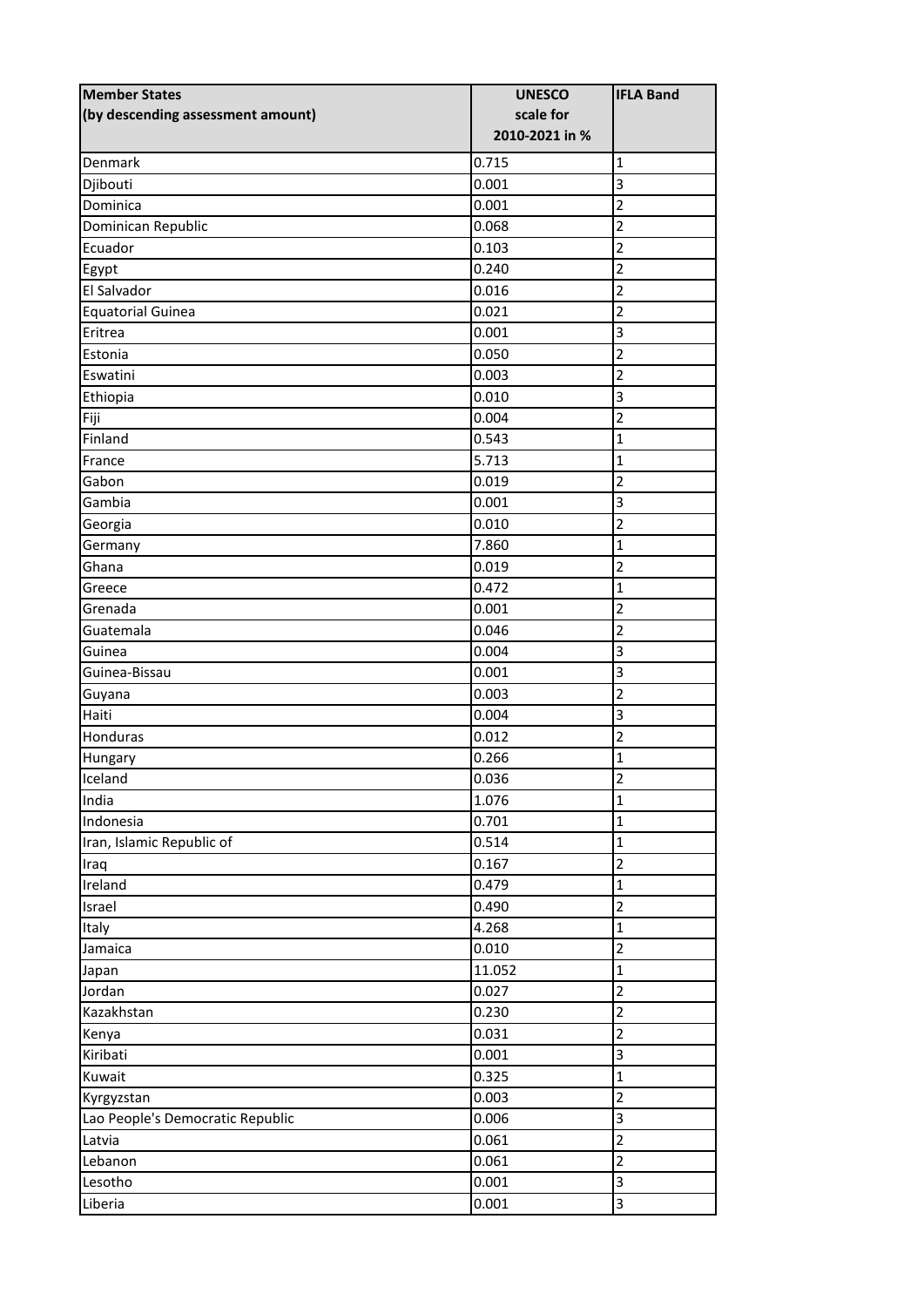| <b>Member States</b>              | <b>UNESCO</b>  | <b>IFLA Band</b>             |
|-----------------------------------|----------------|------------------------------|
| (by descending assessment amount) | scale for      |                              |
|                                   | 2010-2021 in % |                              |
| Libya                             | 0.039          | $\overline{2}$               |
| Liechtenstein                     | 0.009          | $\overline{2}$               |
| Lithuania                         | 0.092          | 2                            |
| Luxembourg                        | 0.086          | $\overline{2}$               |
| Madagascar                        | 0.005          | 3                            |
| Malawi                            | 0.003          | 3                            |
| Malaysia                          | 0.440          | $\mathbf 1$                  |
| Maldives                          | 0.005          | $\overline{2}$               |
| Mali                              | 0.005          | 3                            |
| Malta                             | 0.022          | $\overline{c}$               |
| <b>Marshall Islands</b>           | 0.001          | $\overline{2}$               |
| Mauritania                        | 0.003          | 3                            |
| <b>Mauritius</b>                  | 0.014          | $\overline{c}$               |
| Mexico                            | 1.667          | $\mathbf 1$                  |
| Micronesia, Federated States of   | 0.001          | $\overline{2}$               |
| Monaco                            | 0.014          | $\overline{2}$               |
| Mongolia                          | 0.006          | $\overline{c}$               |
| Montenegro                        | 0.005          | $\overline{\mathbf{c}}$      |
| Morocco                           | 0.071          | $\overline{2}$               |
| Mozambique                        | 0.005          | 3                            |
| Myanmar                           | 0.010          | 3                            |
| Namibia                           | 0.012          | $\overline{2}$               |
| Nauru                             | 0.001          | $\overline{2}$               |
| Nepal                             | 0.009          | 3                            |
| Netherlands                       | 1.750          | $\mathbf 1$                  |
| New Zealand                       | 0.376          | $\mathbf 1$                  |
| Nicaragua                         | 0.006          | $\overline{c}$               |
| Niger                             | 0.003          | 3                            |
| Nigeria                           | 0.323          | $\mathbf 1$                  |
| Niue                              | 0.001          | $\overline{\mathbf{c}}$      |
| Norway                            | 0.973          | $\overline{1}$               |
| Oman                              | 0.148          | $\overline{2}$               |
| Pakistan                          | 0.148          | $\overline{2}$               |
| Palau                             | 0.001          | $\overline{2}$               |
| Palestine                         | 0.010          | $\overline{2}$               |
| Palestine                         | 0.008          | $\overline{2}$               |
| Panama                            | 0.058          | $\overline{2}$               |
| Papua New Guinea                  | 0.013          | $\overline{c}$               |
| Paraguay                          | 0.021          | $\overline{2}$               |
| Peru                              | 0.196          | $\overline{2}$               |
| Philippines                       | 0.265          | $\mathbf{1}$                 |
| Poland                            | 1.035          | $\mathbf 1$                  |
|                                   |                | $\mathbf{1}$                 |
| Portugal                          | 0.452          | $\mathbf{1}$                 |
| Qatar                             | 0.364          |                              |
| Republic of Korea                 | 2.926          | $\overline{1}$               |
| Republic of Moldova               | 0.004          | $\overline{2}$               |
| Romania                           | 0.256          | $\mathbf{1}$<br>$\mathbf{1}$ |
| Russian Federation                | 3.104          |                              |
| Rwanda                            | 0.004          | 3                            |
| Saint Kitts and Nevis             | 0.001          | $\overline{2}$               |